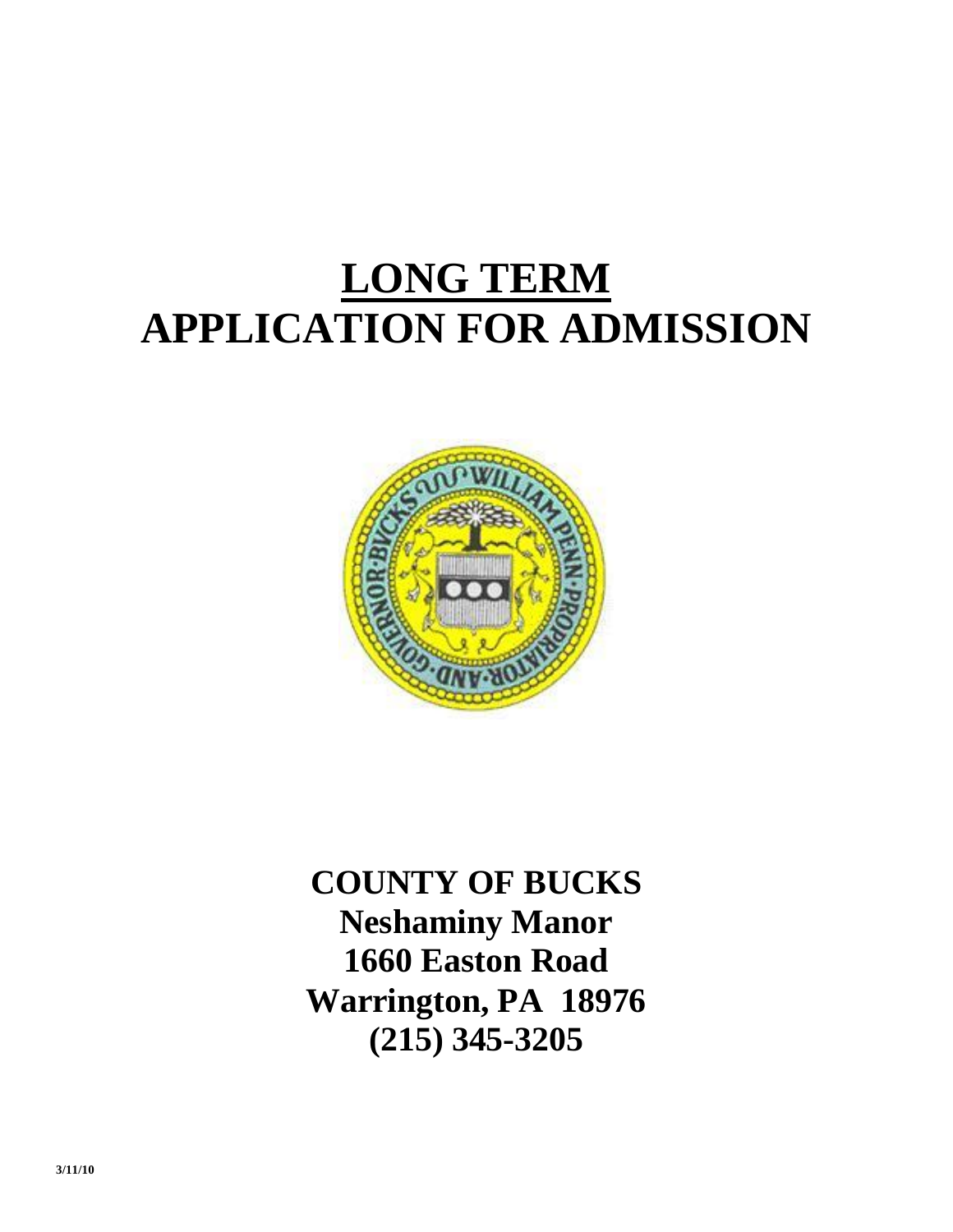## **NESHAMINY MANOR 1660 Easton Road – Warrington, PA 18976 (215) 345-3205**

## **APPLICATION FOR LONG TERM ADMISSION**

| (Last)                                                      | (First)                                                                                                                                                                                                                                              | (Middle)             | (Maiden) |
|-------------------------------------------------------------|------------------------------------------------------------------------------------------------------------------------------------------------------------------------------------------------------------------------------------------------------|----------------------|----------|
|                                                             |                                                                                                                                                                                                                                                      |                      |          |
|                                                             |                                                                                                                                                                                                                                                      |                      |          |
| <b>Street</b>                                               | Residency: Begin with present residence (home, hospital, other) and record residence(s) during past five years<br><b>Town</b><br>County                                                                                                              | <b>Zip Code</b>      | From To  |
|                                                             |                                                                                                                                                                                                                                                      |                      |          |
| <b>Present Location</b>                                     | □Private Home □Assisted Living □Nursing Home □Acute Hospital □Psychiatric Hospital □Rehabilitation Hospital                                                                                                                                          |                      |          |
| Lives Alone $\Box$ YES $\Box$ NO                            | Have you receive services from AAA Waiver Program $\Box$ YES $\Box$ NO                                                                                                                                                                               |                      |          |
|                                                             | Residential history last 5 years (check all settings lived in during last 5 years)<br>$\Box$ Private Home $\Box$ Assisted Living $\Box$ Nursing Home $\Box$ Acute Hospital $\Box$ Psychiatric Hospital $\Box$ Rehabilitation Hospital                |                      |          |
|                                                             | Any history of mental retardation, mental illness or developmental disability                                                                                                                                                                        | $\Box$ YES $\Box$ NO |          |
|                                                             | Date of Birth: Place of Birth: Age: Sex: Marital Status: U.S. Citizen □ YES □ NO                                                                                                                                                                     |                      |          |
|                                                             |                                                                                                                                                                                                                                                      |                      |          |
| $\Box$ Hispanic                                             | <b>Race/Ethnicity:</b> $\Box$ American Indian/Alaskan Native $\Box$ Asian/Pacific Islander $\Box$ Black, not of Hispanic origin<br>$\Box$ White, not of Hispanic origin                                                                              |                      |          |
|                                                             |                                                                                                                                                                                                                                                      |                      |          |
|                                                             | <b>Education</b> –highest level completed: $\Box$ No Schooling $\Box$ 8 <sup>th</sup> grade or less $\Box$ 9 <sup>th</sup> – 11 <sup>th</sup> grade $\Box$ High School Graduate<br>□ Tech/Trade □ Some College □ Bachelor's Degree □ Graduate Degree |                      |          |
|                                                             |                                                                                                                                                                                                                                                      |                      |          |
|                                                             |                                                                                                                                                                                                                                                      |                      |          |
|                                                             |                                                                                                                                                                                                                                                      |                      |          |
| <b>Insurance:</b><br>Medicare A $\Box$<br>Medicare B $\Box$ |                                                                                                                                                                                                                                                      |                      |          |
| <b>Medicare Related HMO</b>                                 |                                                                                                                                                                                                                                                      |                      |          |
| <b>Medicare Supplement</b>                                  |                                                                                                                                                                                                                                                      |                      |          |
| <b>Medical Assistance</b>                                   |                                                                                                                                                                                                                                                      |                      |          |